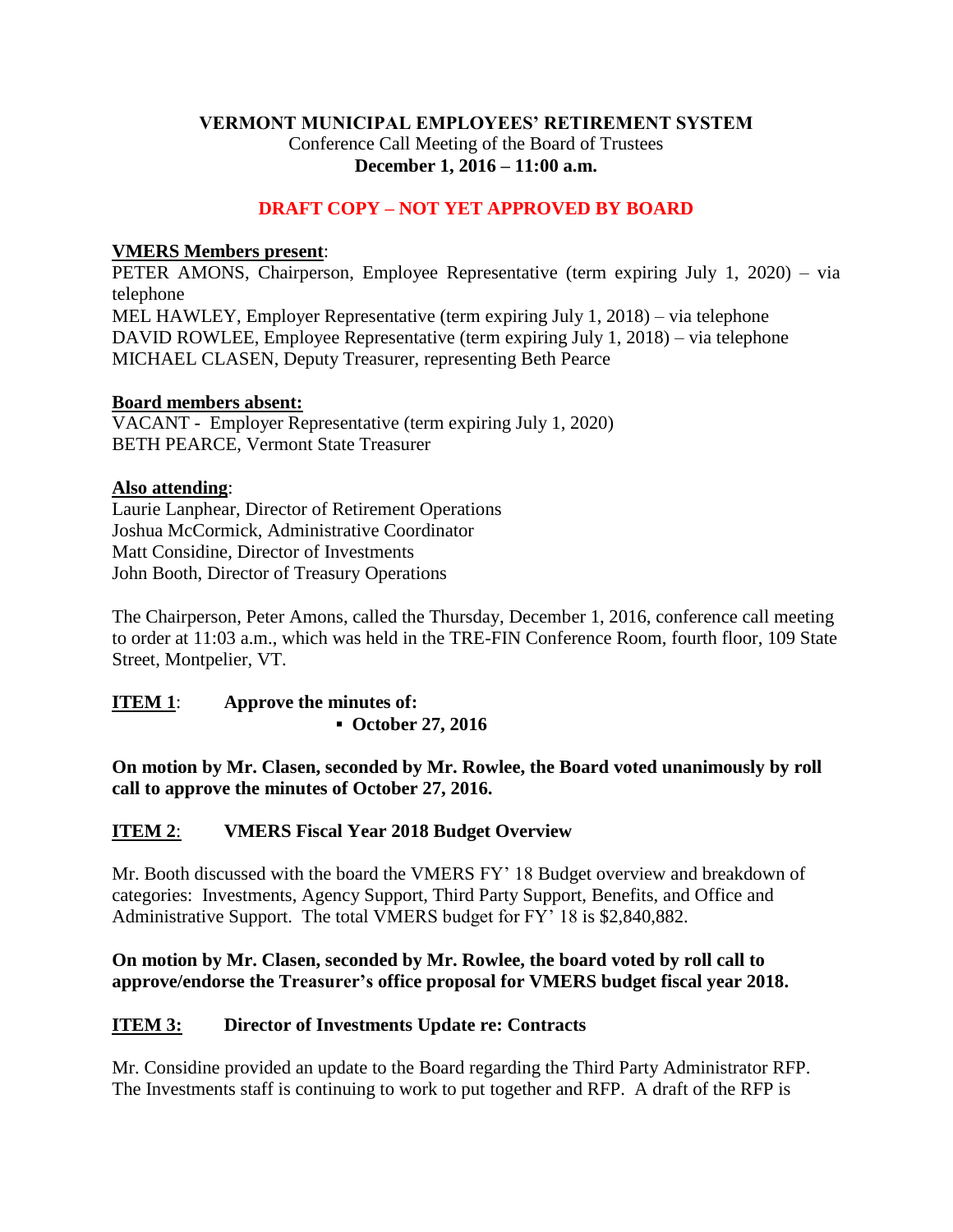expected soon and the Investments staff may ask for a Board member to act as a representative to help review the RFP.

# **ITEM 4: Renewal of Michael Zimmerman/Disability Hearing Contract**

The Treasurer's office requests an extension for one year for Michael Zimmerman to continue to serve as the disability hearing officer. This is a infrequently used service, typically only once or twice a year. The rate remains unchanged at \$75 per hour, capped at \$9,000, plus \$1,000 of expenses.

**On motion by Mr. Hawley, seconded by Mr. Rowlee, the Board voted unanimously by roll call to extend the contract for Michael Zimmerman, for one year to 12/31/2017 to serve as the disability hearing officer.**

## **ITEM 5: Any other business to come before the board**

Mr. Amons asked if there was an update on the Governor's Office nomination for the vacant employer representative. Mr. McCormick stated that this nomination will not come until after the Governor-Elect takes office on January  $5<sup>th</sup>$ .

Mr. Amons reminded the Board that Steve Jeffrey will represent the VMERS Board to help review the Actuary RFP

Mr. Clasen made a motion to go into executive session. The Board discussed at length, point of order procedure, and recommends any changes to the agenda should happen at the beginning of the meeting. Mr. Clasen withdrew his motion to go into executive session.

**On motion by Mr. Clasen, seconded by Mr. Rowlee, the Board voted unanimously by roll call to revise the agenda to go into executive session to discuss contract negotiations.**

**On motion by Mr. Clasen, seconded by Mr. Hawley, the Board voted unanimously by roll call to enter Executive Session at 11:38 a.m. pursuant to Title 1, § 313 for the purpose of discussing contract negotiations.**

The Board exited executive session at 11:42 am.

**On Motion by Mr. Clasen, seconded by Mr. Hawley, the Board voted unanimously by roll call to direct the Treasurer's office, in concurrence with the other two retirement board systems to work on developing a contract with a bidder for retiree dental insurance to find the most cost advantage rates to the system.**

### **ITEM 6: Adjournment**

**On motion by Mr. Clasen, seconded by Mr. Hawley, the Board voted unanimously by roll call to adjourn at 11:44 a.m.**